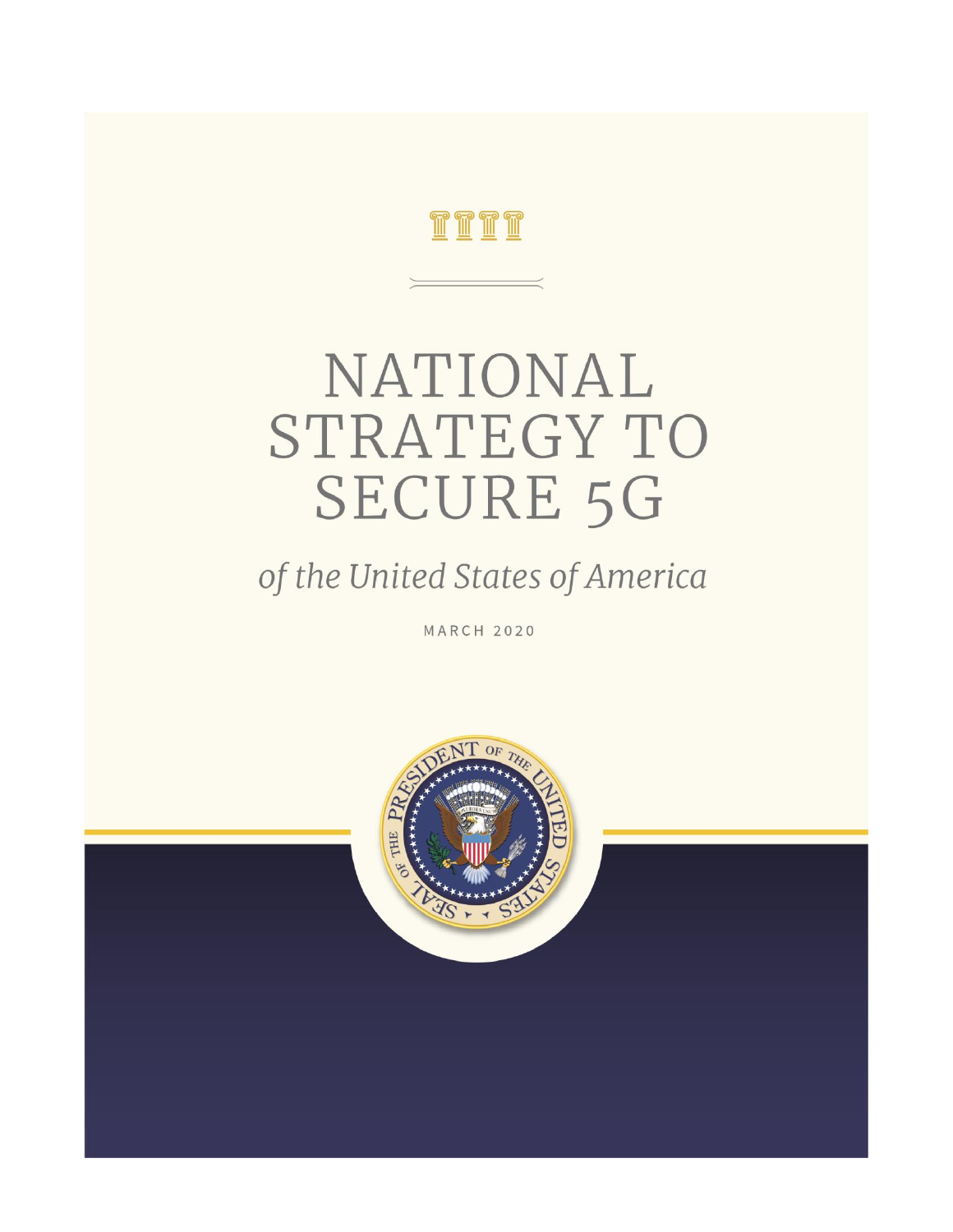

My fellow Americans:

Fifth generation wireless technology, or 5G, will be a primary driver of our Nation's prosperity and security in the 21st century. This new technology will provide consumers, businesses, and governments with remarkably fast network connections that will enable tens of billions of new devices to harness the power of the Internet, transforming the way we live, work, learn, and communicate.

This advancement, however, also ushers new risks and vulnerabilities.

Malicious actors are already seeking to exploit 5G technology. This is a target-rich environment for those with nefarious motives due to the number and types of devices it will connect and the large volume of data that those devices will transmit.

This National Strategy to Secure 5G articulates my vision for America to lead the development, deployment, and management of secure and reliable 5G communications infrastructure worldwide, arm-in-arm with our closest partners and allies, including:

- Facilitating domestic 5G rollout;
- Assessing the risks and identifying core security principles for 5G infrastructure;
- Managing the risks to our economic and national security from the use of 5G infrastructure; and
- Promoting responsible global development and deployment of 5G infrastructure.

My Administration is committed to protecting America's national security, promoting our prosperity, and preserving our civil liberties and democratic ideals. Ensuring the security, reliability, and trustworthiness of our 5G infrastructure is essential to these endeavors. This strategy explains how we will do just that.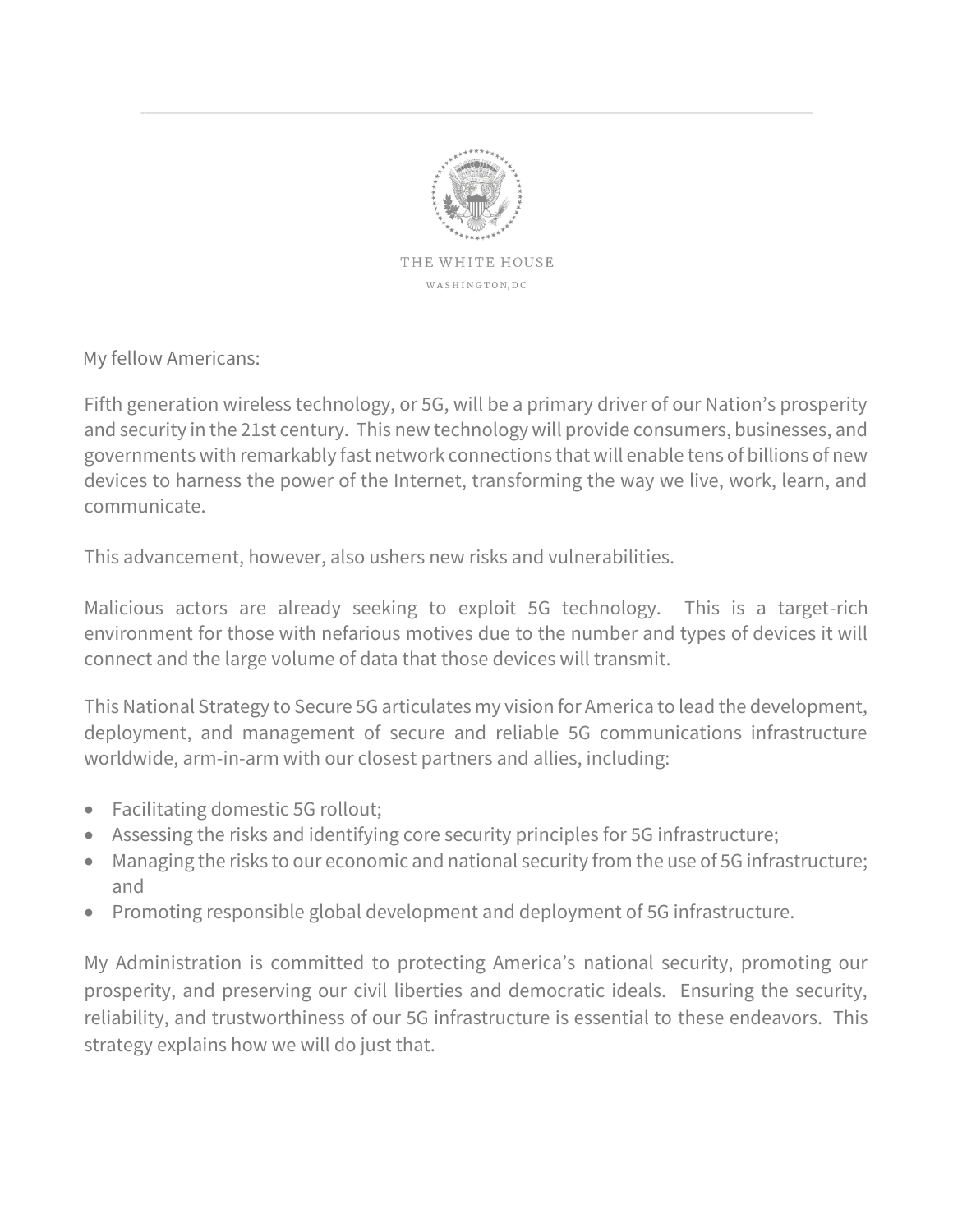Sincerely,

Dundermund

President Donald J. Trump

The White House March 2020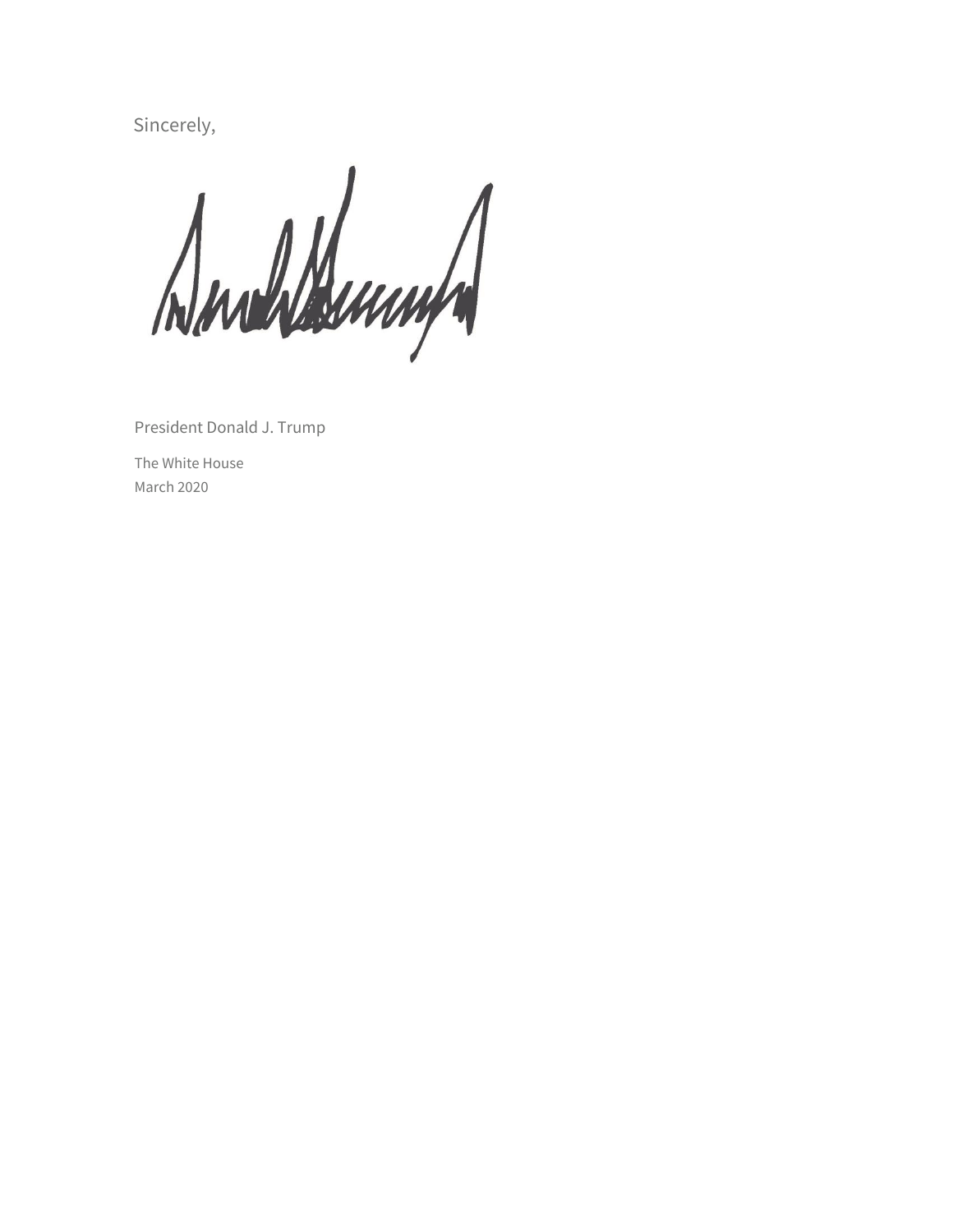### <u>Tirm</u>

## Table of Contents

|                                                                               | <b>Introduction</b>                                                                                                                                                   | 1              |  |  |
|-------------------------------------------------------------------------------|-----------------------------------------------------------------------------------------------------------------------------------------------------------------------|----------------|--|--|
|                                                                               | <b>Line of Effort 1: Facilitate Domestic 5G Rollout</b>                                                                                                               | $\overline{2}$ |  |  |
|                                                                               | Line of Effort 2: Assess Risks to & Identify Core Security Principles of 5G Infrastructure 3                                                                          |                |  |  |
|                                                                               | Assess the Risks Posed by Cyber Threats to and Vulnerabilities in 5G Infrastructure                                                                                   | $\mathcal{E}$  |  |  |
|                                                                               | Develop Security Principles for 5G Infrastructure in the United States                                                                                                | 3              |  |  |
|                                                                               | Line of Effort 3: Address Risks to United States Economic and National Security<br>$\overline{4}$<br>During Development and Deployment of 5G Infrastructure Worldwide |                |  |  |
|                                                                               | Manage the Supply Chain Risks in United States Government Infrastructure, Including 5G                                                                                | $\overline{4}$ |  |  |
|                                                                               | Address the Risk of 'High-Risk' Vendors in United States 5G Infrastructure                                                                                            | $\overline{4}$ |  |  |
| Line of Effort 4: Promote Responsible Global Development and Deployment of 5G |                                                                                                                                                                       | 6              |  |  |
|                                                                               | Develop and Promote Implementation of International 5G Security Principles                                                                                            | 6              |  |  |
|                                                                               | Promote United States Leadership in International Standards Development and Adoption                                                                                  | 6              |  |  |
|                                                                               | Incentivize Market Competitiveness and Diversity of Secure 5G Infrastructure Options                                                                                  | 6              |  |  |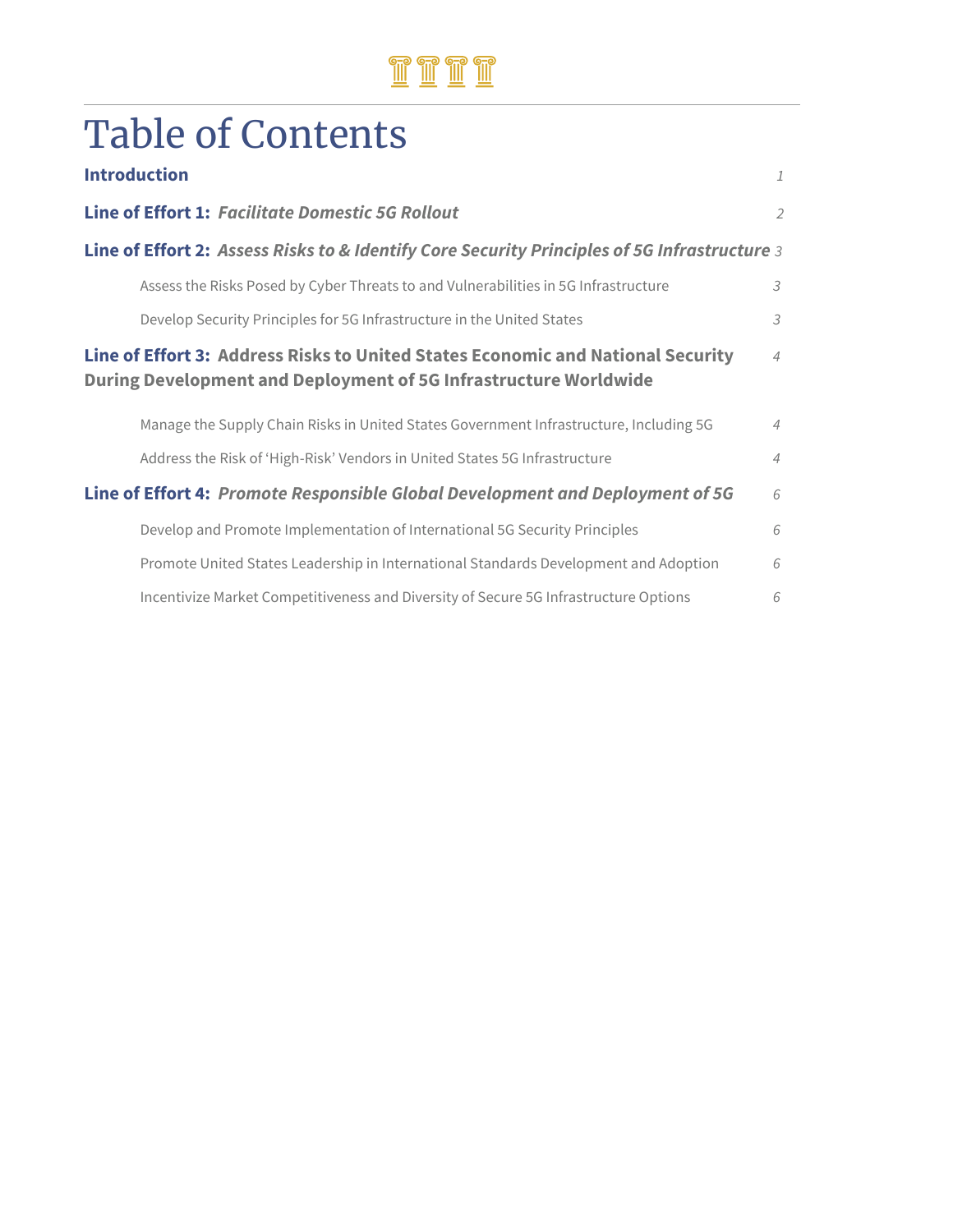### Introduction

The United States and like-minded countries will lead global development, deployment, and management of secure and reliable fifth-generation (5G) communications infrastructure, which includes hardware, software, and services used to provide 5G. The United States will work with our like-minded partners to establish policies and structures to leap ahead of global industry competitors as 5G standards, 5G technology, and applications that ride on 5G technology evolve.

The United States National Cyber Strategy states that:

*The Administration will facilitate the accelerated development and rollout of nextgeneration telecommunications and information communications infrastructure here in the United States, while using the buying power of the Federal Government to incentivize the move towards more secure supply chains. The United States Government will work with the private sector to facilitate the evolution and security of 5G, examine technological and spectrum-based solutions, and lay the groundwork for innovation beyond next-generation advancements.*

This National Strategy to Secure 5G expands on how the United States Government will secure 5G infrastructure domestically and abroad. 5G infrastructure will be an attractive target for criminals and foreign adversaries due to the large volume of data it transmits and processes as well as the support that 5G will provide to critical infrastructure. Criminals and foreign adversaries will seek to steal information transiting the networks for monetary gain and exploit these systems and devices for intelligence collection and surveillance. Adversaries may also disrupt or maliciously modify the public and private services that rely on communications infrastructure. Given these threats, 5G infrastructure must be secure and reliable to maintain information security and address risks to critical infrastructure, public health and safety, and economic and national security.

This National Strategy to Secure 5G will fulfill the goals of the National Cyber Strategy with four lines of effort: (1) facilitating the rollout of 5G domestically; (2) assessing the cybersecurity risks to and identifying core security principles of 5G capabilities and infrastructure; (3) addressing risks to United States economic and national security during development and deployment of 5G infrastructure worldwide; and (4) promoting responsible global development and deployment of secure and reliable 5G infrastructure.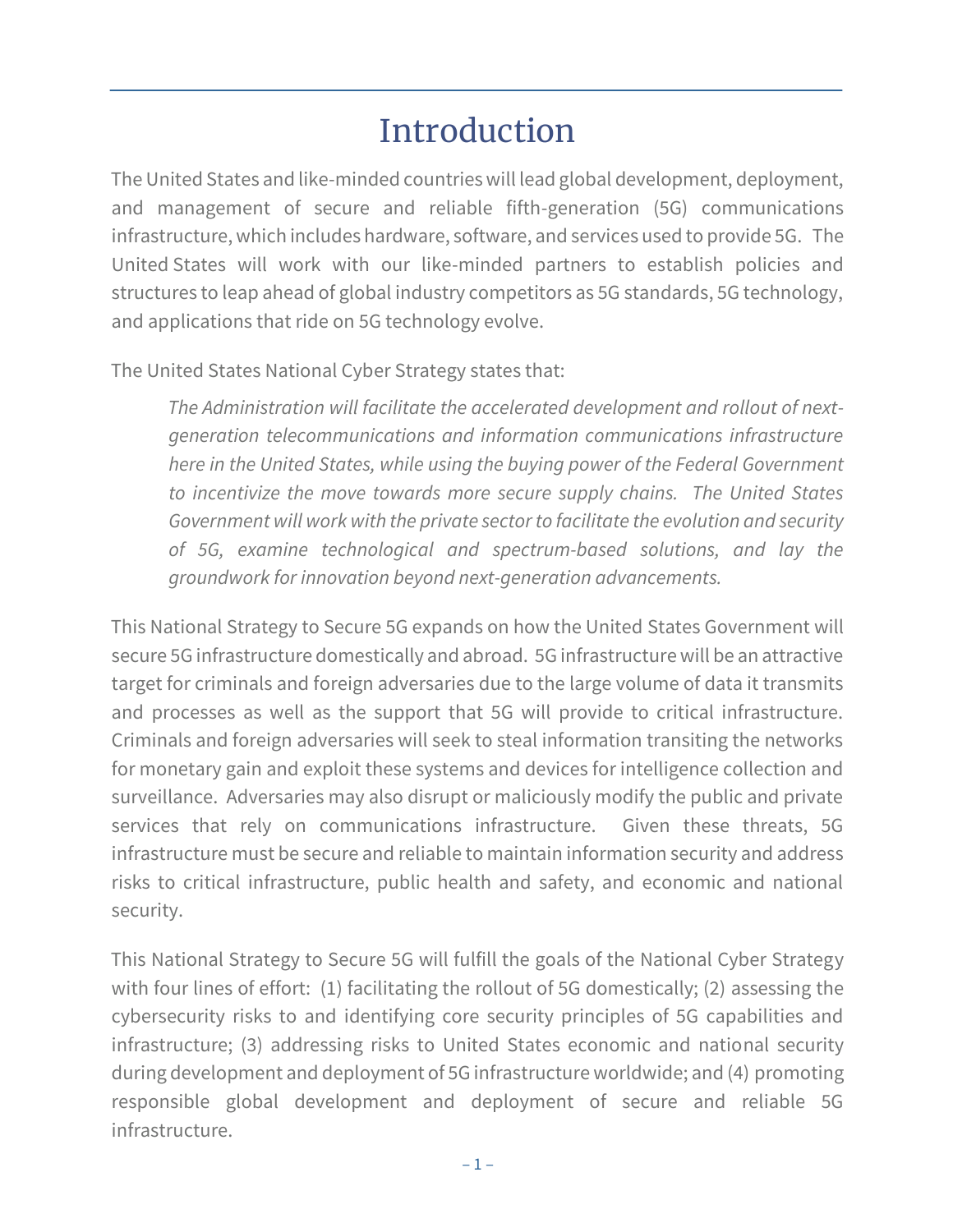### **Line of Effort 1: Facilitate Domestic 5G Rollout**

The Administration is facilitating the private sector-led domestic rollout of 5G, primarily coordinated by the National Economic Council. The Federal Communication Commission's (FCC) strategy to Facilitate America's Superiority in 5G Technology (the 5G FAST Plan): (1) makes more spectrum available for commercial use; (2) streamlines government processes for approving 5G infrastructure deployment; and (3) modernizes regulations to promote deployment of 5G backhaul. $1$  In addition, the October 25, 2018 Presidential Memorandum on Developing a Sustainable Spectrum Strategy for America's Future directed the Secretary of Commerce to issue a National Spectrum Strategy, which will lay out a long-term plan for spectrum management for 5G and future generations of advanced wireless networks, to include both space and terrestrial systems.

The Administration will also continue to work aggressively with the private sector, as well as like-minded partners and allies to foster and promote the research, development, testing, and evaluation of new technologies and architectures that advance the state-of-the-art technology for 5G and beyond.

 $\overline{a}$ 

<sup>1</sup> https://www.fcc.gov/5G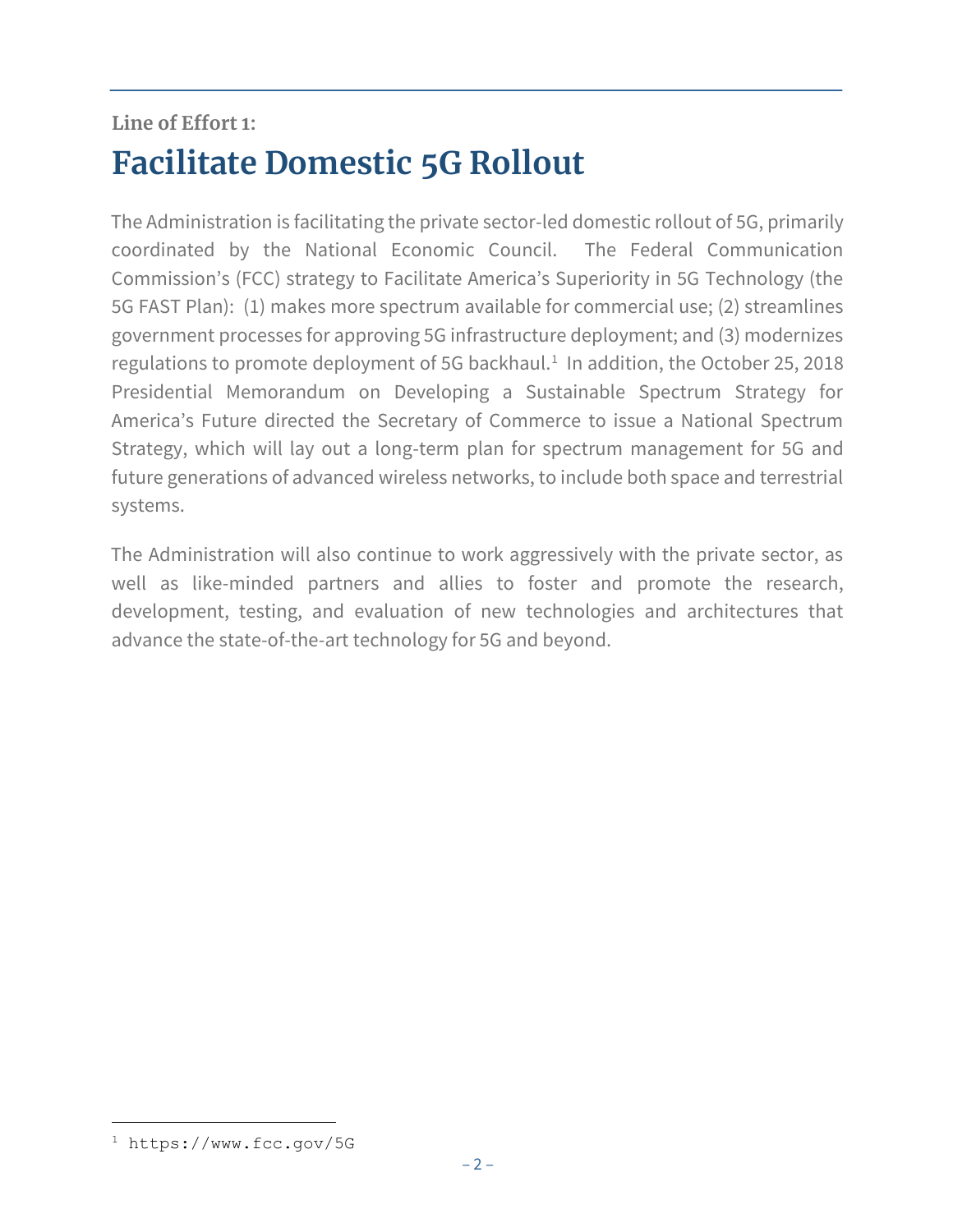#### **Line of Effort 2:**

### **Assess Risks to & Identify Core Security Principles of 5G Infrastructure**

The United States Government will promote secure and reliable 5G infrastructure by regularly assessing the economic and national security and other risks to this infrastructure, including defining and maintaining the relevant core security principles for this infrastructure.

#### *Assess the Risks Posed by Cyber Threats to and Vulnerabilities in 5G Infrastructure*

The United States Government, in partnership with State, local, and tribal governments as well as private sector partners, will seek to continuously identify and characterize economic, national security, and other risks posed by cyber threats to and vulnerabilities in 5G infrastructure. This effort will include maintaining an understanding of the global 5G market and 5G capabilities and infrastructure, including both space and terrestrial components. This activity will be done with appropriate intergovernmental, interagency, and private-sector engagement.

#### *Develop Security Principles for 5G Infrastructure in the United States*

The United States Government will work with the private sector to identify, develop, and apply core security principles - best practices in cybersecurity, supply chain risk management, and public safety - to United States 5G infrastructure. The principles will be synchronized with other security principles endorsed by the United States Government, such as the "Prague Proposals" from the Prague 5G Security Conference in May 2019.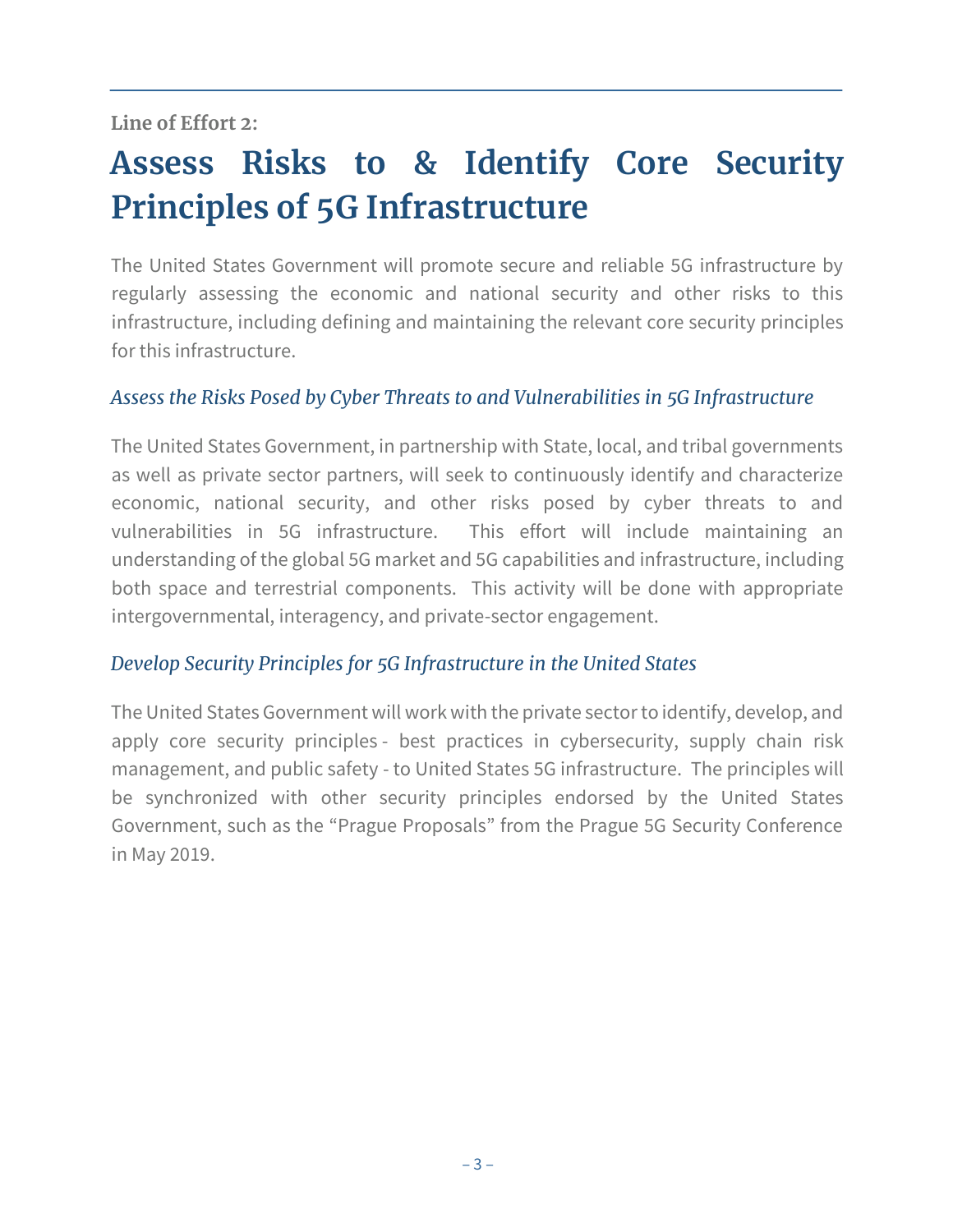#### **Line of Effort 3:**

### **Address Risks to United States Economic and National Security During Development and Deployment of 5G Infrastructure Worldwide**

The United States Government will address the risks presented by the use of 5G to its economic and national security by analyzing the risks of 5G infrastructure and ensuring national critical functions and national essential functions are structured in such a way that they are resilient to these risks.

#### *Manage the Supply Chain Risks in United States Government Infrastructure, Including 5G*

The Federal Acquisition Supply Chain Security Act of 2018 creates a unified, whole-ofgovernment approach to protecting Federal systems from supply chain risks in covered articles, including but not limited to telecommunications equipment and services. Through the Federal Acquisition Security Council created by the Act, the United States Government will identify or develop supply chain risk management standards, guidelines, and practices for executive agencies to use when assessing and mitigating supply chain risks. The Act includes a structure for preventing the use and procurement of sources or covered articles, which may include 5G equipment, in executive agency information systems.

#### *Address the Risk of 'High-Risk' Vendors in United States 5G Infrastructure*

The United States Government will ensure that 5G and future generations of information and communications technology and services will be deployed in a manner that protects the national security interests of the United States. Executive Order (E.O.) 13873, issued on May 15, 2019, on "Securing the Information and Communications Technology and Services Supply Chain" establishes the authorities to prohibit certain transactions that involve information and communications technology or services designed, developed, manufactured, or supplied by persons owned by, controlled by, or subject to the jurisdiction or direction of a foreign adversary that pose an undue or unacceptable risk to the national security of the United States. The United States Government's implementation of E.O. 13873 is designed to integrate and synchronize with activities by the Committee on Foreign Investment in the United States, the Federal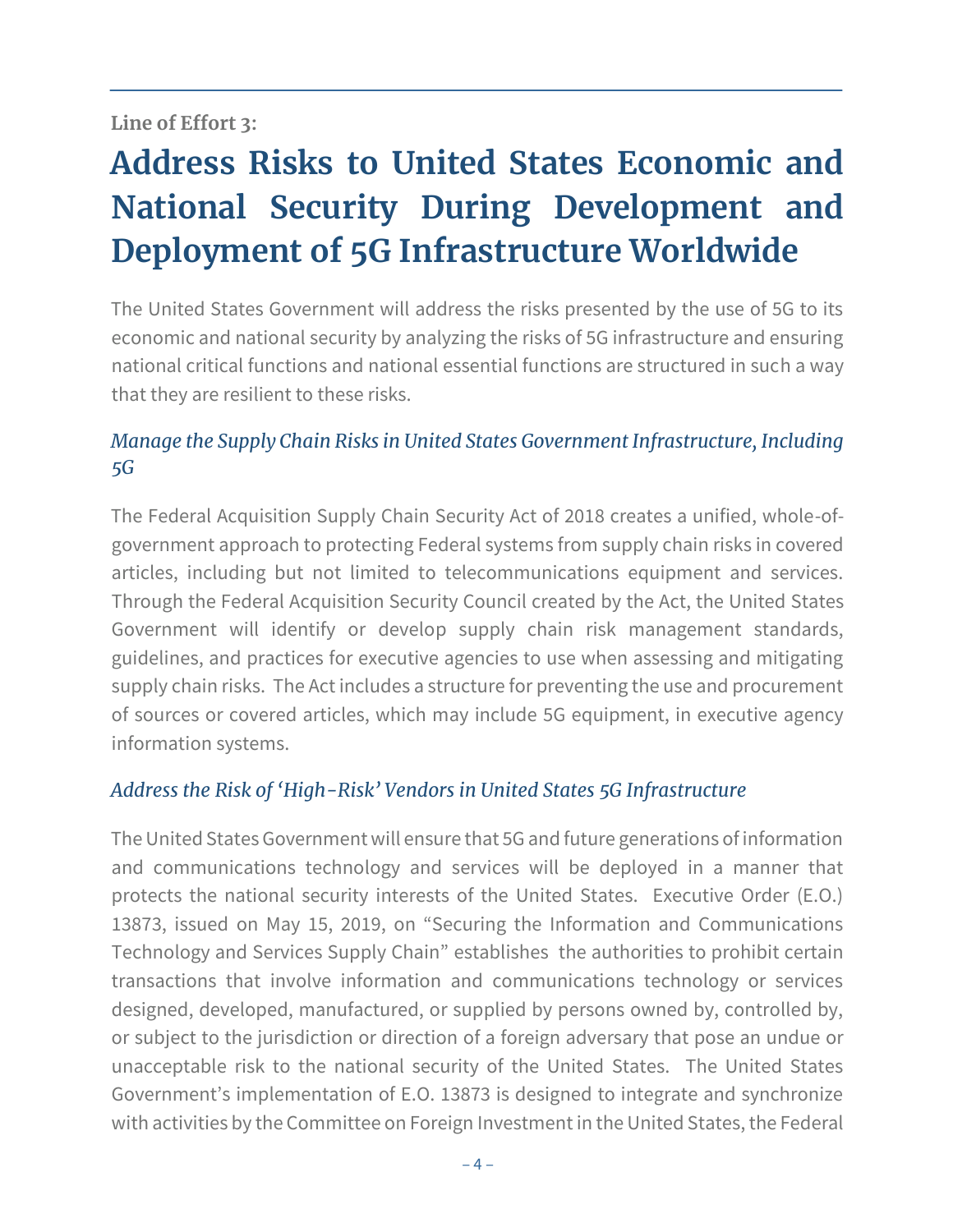Acquisition Security Council, and United States Government reviews of certain Federal Communication Commission licenses involving foreign ownership. The United States Government will leverage these robust activities to address the risk of high-risk vendors in the 5G infrastructure.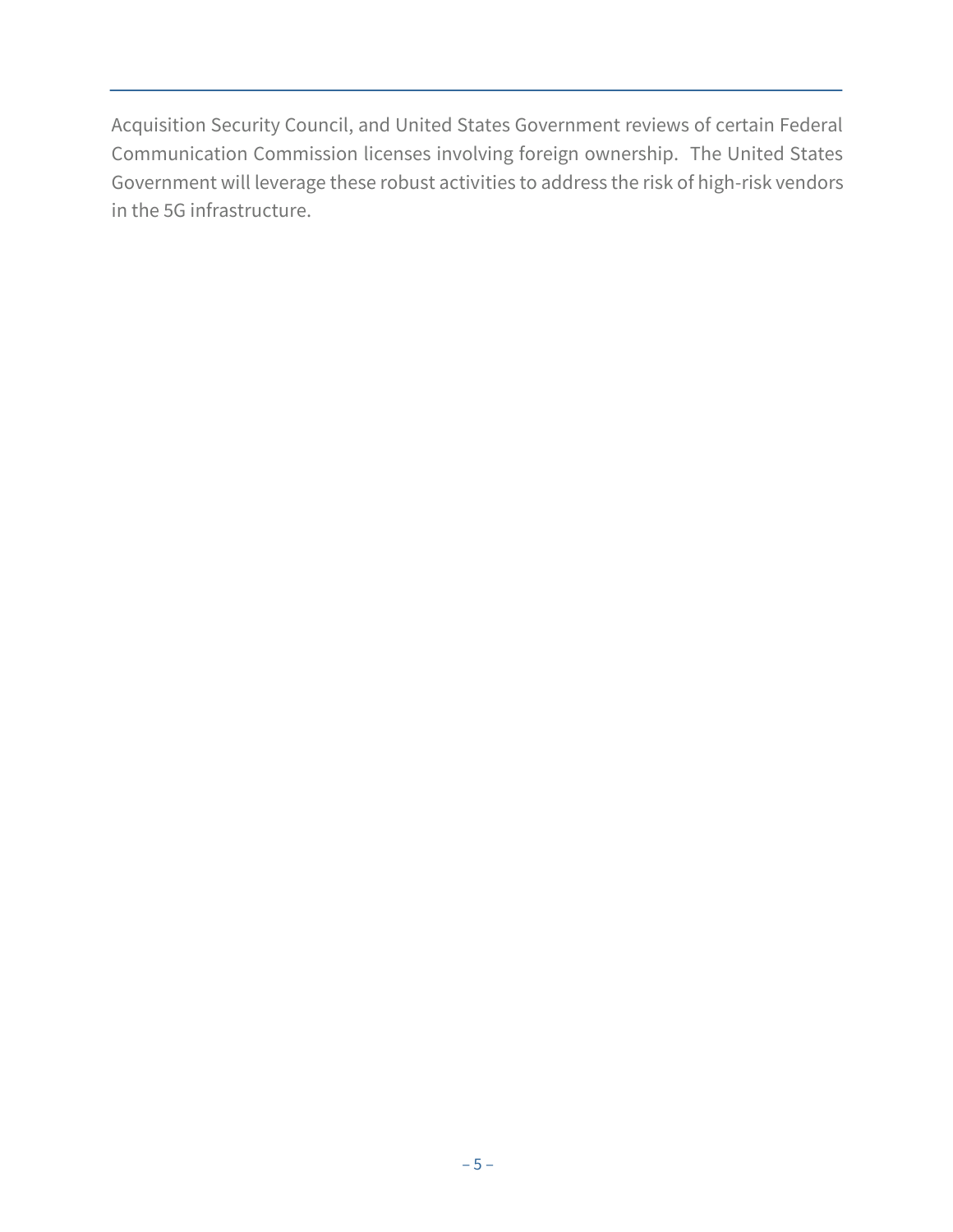#### **Line of Effort 4:**

### **Promote Responsible Global Development and Deployment of 5G**

The United States will work with like-minded countries to lead the responsible international development and deployment of 5G technology and will work to promote the availability of secure and reliable equipment and services in the market.

#### *Develop and Promote Implementation of International 5G Security Principles*

The United States Government will participate in the development of international 5G security principles through frameworks, such as the Prague 5G Security Conference. The United States Government will work bilaterally and multilaterally with foreign partners and allies to promote implementation of the 5G security principles within the "Prague Proposals" document that came out of this conference in May 2019.

#### *Promote United States Leadership in International Standards Development and Adoption*

The United States Government will work to preserve and enhance United States leadership on 5G in relevant organizations that set standards in concert with the private sector, including but not limited to commercial, academic, and like-minded international partners. This will include efforts such as expanding Federal interagency coordination, participation, and influence in standards-setting organizations. The United States will emphasize the need for open and transparent processes to develop timely, technically robust, and appropriate standards. The United States will promote and support increased participation by the private sector and ensure that such participation is informed by appropriate public-private coordination.

#### *Incentivize Market Competitiveness and Diversity of Secure 5G Infrastructure Options*

The United States Government will work with the private sector, academia, and international government partners to adopt policies, standards, guidelines, and procurement strategies that reinforce 5G vendor diversity to foster market competition. The United States Government will join private sector and international partners in designing market-base incentives, accountability mechanisms, and evaluation schemas to assess diversity, component transparency, fair financing, and competition across the